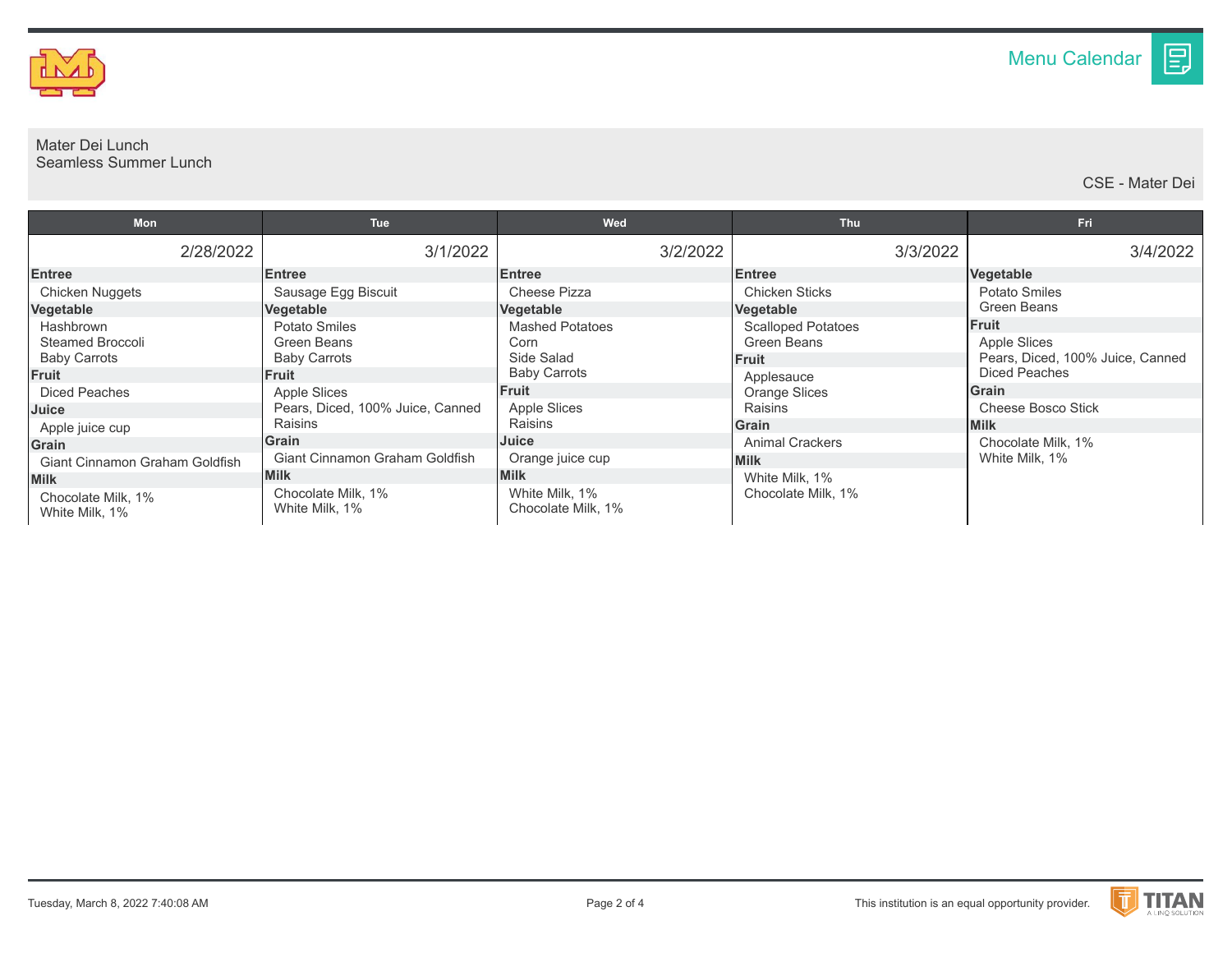

目

| <b>Mon</b>                                                                                                                                                                                                                                                                            | <b>Tue</b>                                                                                                                                                                                                                                                                                                  | Wed                                                                                                                                                                                                                                                            | <b>Thu</b>                                                                                                                                                                                                                                                                                             | Fri                                                                                                                                                                                                                                                                                                                        |
|---------------------------------------------------------------------------------------------------------------------------------------------------------------------------------------------------------------------------------------------------------------------------------------|-------------------------------------------------------------------------------------------------------------------------------------------------------------------------------------------------------------------------------------------------------------------------------------------------------------|----------------------------------------------------------------------------------------------------------------------------------------------------------------------------------------------------------------------------------------------------------------|--------------------------------------------------------------------------------------------------------------------------------------------------------------------------------------------------------------------------------------------------------------------------------------------------------|----------------------------------------------------------------------------------------------------------------------------------------------------------------------------------------------------------------------------------------------------------------------------------------------------------------------------|
| 3/7/2022                                                                                                                                                                                                                                                                              | 3/8/2022                                                                                                                                                                                                                                                                                                    | 3/9/2022                                                                                                                                                                                                                                                       | 3/10/2022                                                                                                                                                                                                                                                                                              | 3/11/2022                                                                                                                                                                                                                                                                                                                  |
| <b>Entree</b><br>Italian Chicken<br><b>Vegetable</b><br>Steamed Broccoli<br><b>Baby Carrots</b><br><b>Fruit</b><br><b>Diced Peaches</b><br>Applesauce<br>Juice<br>Apple juice cup<br>Orange Juice<br>Grain<br><b>Buttered Rotini Noodles</b><br><b>Animal Crackers</b><br><b>Milk</b> | <b>Entree</b><br>Mini Corn Dogs<br>Uncrustable Grape 2.6 oz<br>Mozzarella String Cheese<br>Vegetable<br><b>Potato Smiles</b><br>Green Beans<br><b>Baby Carrots</b><br><b>Fruit</b><br>Apple Slices<br>Pears, Diced, 100% Juice, Canned<br>Raisins<br>Grain<br>Giant Cinnamon Graham Goldfish<br><b>Milk</b> | <b>Entree</b><br>Pizza, Mini Pepperoni, Max<br>Vegetable<br><b>Mashed Potatoes</b><br>Corn<br>Side Salad<br><b>Baby Carrots</b><br>Fruit<br><b>Apple Slices</b><br>Raisins<br>Juice<br>Orange juice cup<br><b>Milk</b><br>White Milk, 1%<br>Chocolate Milk, 1% | <b>Entree</b><br><b>Biscuit, WG Easy Split</b><br><b>Cheese Omelet</b><br>Vegetable<br>Hashbrown<br><b>Baby Carrots</b><br>Side Salad<br>Fruit<br>Apples - Warm Cinnamon<br><b>Diced Pears</b><br>Raisins<br><b>Milk</b><br>White Milk, 1%<br>Chocolate Milk                                           | <b>Entree</b><br>Macaroni & Cheese<br>Vegetable<br><b>Baked Beans</b><br><b>Baby Carrots</b><br>Fruit<br>Applesauce Cup<br><b>Diced Peaches</b><br>Juice<br>Apple juice cup<br>Orange Juice<br>Grain<br>Hamburger Bun<br><b>Milk</b>                                                                                       |
| White Milk, 1%<br><b>Chocolate Milk</b>                                                                                                                                                                                                                                               | Chocolate Milk, 1%<br>White Milk, 1%                                                                                                                                                                                                                                                                        |                                                                                                                                                                                                                                                                |                                                                                                                                                                                                                                                                                                        | Chocolate Milk, 1%<br>White Milk, 1%<br><b>Finfish and Shellfish Products</b><br>Fish Portion WG, North Atlantic<br>brand                                                                                                                                                                                                  |
| 3/14/2022<br><b>Entree</b>                                                                                                                                                                                                                                                            | 3/15/2022<br><b>Entree</b>                                                                                                                                                                                                                                                                                  | 3/16/2022<br><b>Entree</b>                                                                                                                                                                                                                                     | 3/17/2022<br><b>Entree</b>                                                                                                                                                                                                                                                                             | 3/18/2022<br><b>Entree</b>                                                                                                                                                                                                                                                                                                 |
| Breaded Chicken Patty on Bun<br>Vegetable<br><b>Tater Tots</b><br><b>Steamed Broccoli</b><br><b>Baby Carrots</b><br><b>Fruit</b><br><b>Diced Peaches</b><br>Raisins<br><b>Orange Slices</b><br>Juice<br>Apple juice cup<br><b>Milk</b><br>White Milk, 1%<br>Chocolate Milk, 1%        | Cheeseburger<br>Vegetable<br>Spicy Fries, Redstone<br>Canyon, McCain<br><b>Baked Beans</b><br><b>Baby Carrots</b><br><b>Fruit</b><br>Diced Pears<br>Orange, fresh sliced<br>Juice<br>Apple juice cup<br>Grain<br><b>Animal Crackers</b><br><b>Milk</b><br>Chocolate Milk, 1%<br>White Milk, 1%              | Corn Dog<br>Vegetable<br>Potato Smiles<br>Garbanzo Beans<br><b>Baby Carrots</b><br><b>Green Beans</b><br><b>Fruit</b><br><b>Diced Peaches</b><br>Applesauce<br>Raisins<br><b>Milk</b><br>White Milk, 1%<br>Chocolate Milk, 1%                                  | Chicken on the Beach/ Chips<br>Vegetable<br><b>Green Beans</b><br><b>Baby Carrots</b><br><b>Refried Beans</b><br>Fruit<br><b>Apple Slices</b><br>Applesauce<br>Raisins<br><b>Diced Peaches</b><br><b>Diced Pears</b><br><b>Orange Slices</b><br>Juice<br>Orange Juice<br><b>Milk</b><br>White Milk, 1% | Papa John's Cheese Pizza<br>Vegetable<br><b>Mashed Potatoes</b><br><b>Baby Carrots</b><br>Corn - Frozen Whole Kernel, Low<br>Sodium<br>Fruit<br><b>Apple Slices</b><br>Pears, Diced, 100% Juice, Canned<br><b>Orange Slices</b><br>Raisins<br>Juice<br>Orange Juice<br><b>Milk</b><br>Chocolate Milk, 1%<br>White Milk, 1% |